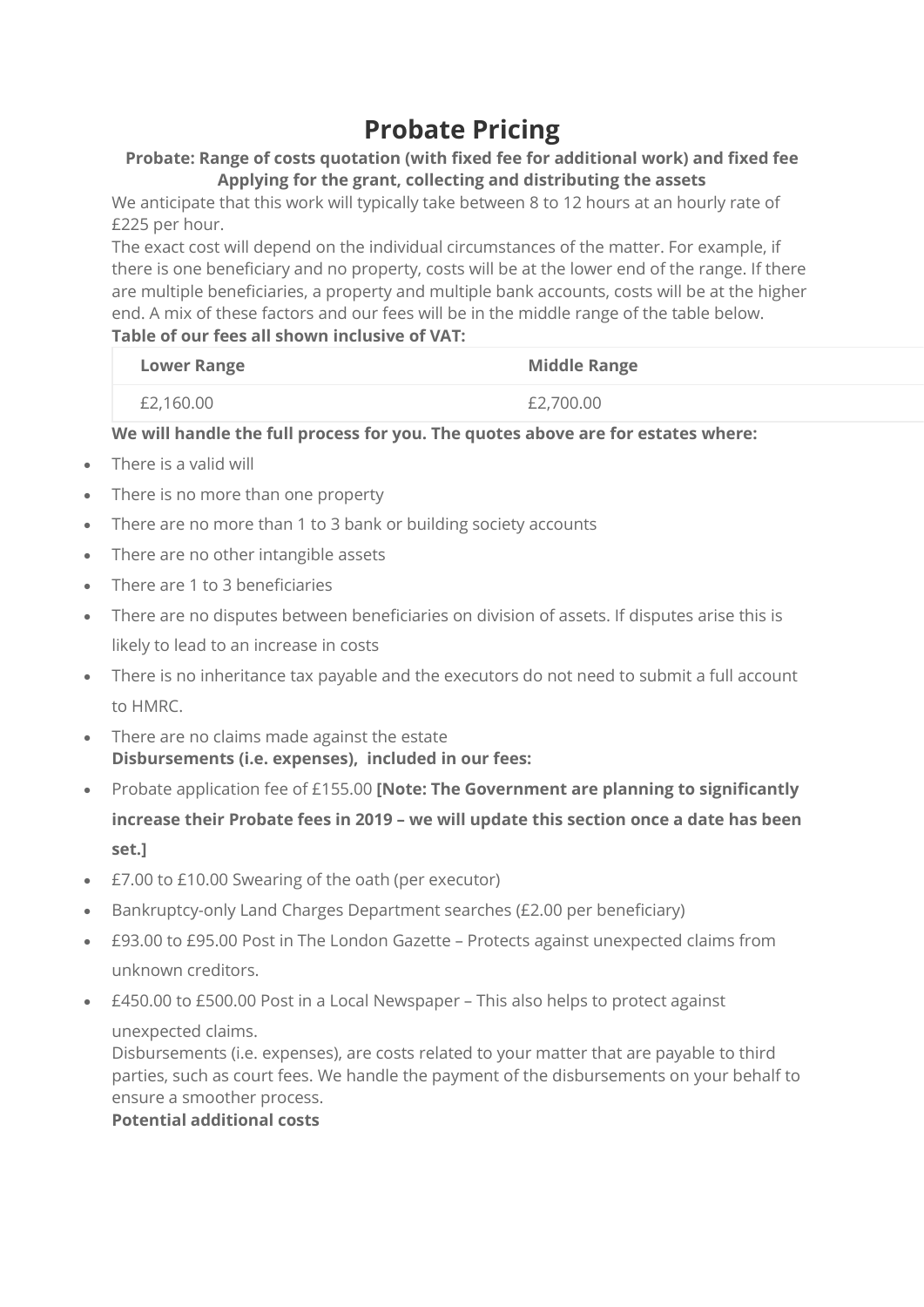- If there is no will or the estate consists of any share holdings (stocks and bonds) there are likely to be additional costs. This will depend on the estate and how it is to be dealt with. We can give you a more accurate quote once we have more information.
- If any additional copies of the grant are required, they will cost 50 pence per copy.
- Dealing with the sale or transfer of any property in the estate is not included. **How long will this take?**

| <b>First stage</b>             | <b>Second stage</b>   | <b>Final stage</b> |
|--------------------------------|-----------------------|--------------------|
| Obtaining the grant of probate | Collecting the assets | Distributing       |
| 6 to 8 weeks                   | 6 to 8 weeks          | 2 to 4 weeks       |

On average, estates that fall within this range are dealt with within 4 to 6 months.

#### **Probate – Fixed Fee**

We can help you through this difficult process by obtaining the Grant of Probate on your behalf. We will also undertake the collection and distribution of assets.

How much does this service cost?

**TOTAL: fixed fee of £3,000.00 (including VAT).**

This includes: obtaining the grant, collection and distribution of assets. Breakdown of costs: **Legal fees** £2,500.00 **VAT on legal fees** £500.00 **Disbursements** (£720.00 in total):

- Probate court fee of £155.00 **[Note: The Government are planning to significantly increase their Probate fees in 2019 – we will update this section once a date has been set.]**
- £7.00 to £10.00 Swearing of the oath (per executor).
- Bankruptcy-only Land Charges Department searches (£2.00 per beneficiary).
- £93.00 to £95.00 Post in The London Gazette Protects against unexpected claims from unknown creditors.
- £450.00 £500.00 Post in a Local Newspaper This also helps to protect against unexpected claims.

Disbursements (i.e. expenses), are costs related to your matter that are payable to third parties, such as court fees. We handle the payment of the disbursements on your behalf to ensure a smooth process.

### **As part of our fixed fee we will:**

- Provide you with a dedicated and experienced probate solicitor to work on your matter
- Identify the legally appointed executors or administrators and beneficiaries
- Accurately identify the type of Probate application you will require
- Obtain the relevant documents required to make the application
- Complete the Probate Application and the relevant HMRC forms
- Draft a legal oath for you to swear